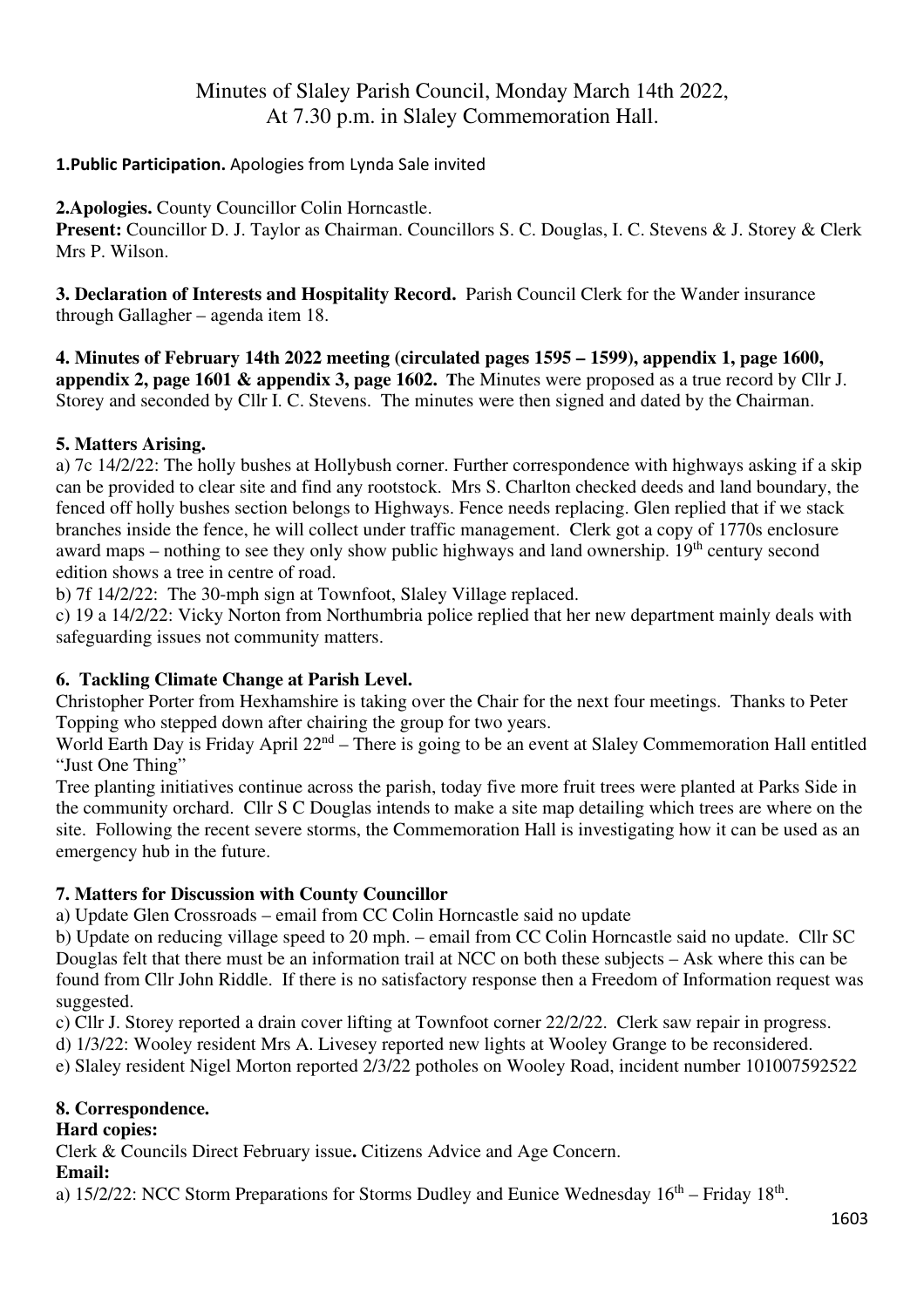b) 15/2/22: NCC Northumberland Local Plan – Inspectors Report view on NCC website. Plan's adoption at Cabinet on 29/3/22 and Full Council on 30/3/22.

c) 16/2/22: NALC member update.

- d) 18/2/22: NALC Enews
- e) 18/2/22: CAN Enews
- f) 18/2/22: Forestry Commission February 22 Area Update
- g) 21/2/22: NCC Streetworks Emergency TTRO St. Mary's Chare, Hexham.
- h) 22/2/22: RSN Rural Bulletin
- i) 24/2/22: NALC Enews
- j) 25/2/22: NALC Member Update The Armed Forces Covenant details
- k) 1/3/22: RSN Rural Bulletin
- l) 1/3/22: Eddie Graham Flyng Scotsman Classic Rally, Friday April 1st, 120 vehicles, Riding Mill Road.
- m) 2/3/22: RSN Funding Digest.
- n) 8/3/22: RSN Rural Bulletin
- o) 8/3/22: Big Northumberland Gear Change cycle and walking infrastructure plans in N'land towns.
- p) 8/3/22: Valerie Walker local organiser for Playlist. Musical teas good for dementia
- q) 10/3/22: Kate Pawley Zebra Business Case Update. Both PCs supported the ZEBRA bid to the DfT for 73 new zero emission buses. (Slaley 13/12/21 agenda 8v. Healey Int/100 agenda 2v).
- r) 10/3'/22: On August 8th 2021 both councils were offered a visit from someone in Glen Sanderson's Cabinet. We replied asking for a joint visit on August 11th. Healey Parish Council sent a reminder on March 3rd this year. Glen Sanderson has put **Monday June 13th** in his diary to come out to Slaley. He has asked the Clerk to provide an indication of what the two Councils wish to discuss with him. Both Councils wish to discuss the Glen crossroads. Healey planning issues. Slaley 20 mph rollout. Environment issues. Solar panels. Emergency Hub etc. CC Colin Horncastle's email suggests it may not be Cllr Sanderson who attends.
- s) 10/3/22 Slaley Community Shop Community Fund.
- t) 11/3/22: NCC Climate Change Newsletter
- u) 11/3/22: Green Lane Association (GLASS) having its say on riding byways.

### **9. Financial Report.**

- a) February/March payroll paperwork
- b) Invoices received & paid since February meeting
- c) Invoices to be paid
- Commemoration Hall WiFi January March
- P. Wilson salary January March £1,128.99
- HMRC Tax January March £21.00
- d) Cllr SC Douglas paid Melanie Cant to change the domain transfer from 123 Reg to Rocket spark.
- e) Lloyds bank Online banking changes.

### **10. Queen Elizabeth II Platinum Jubilee.**

a) Second PC Letter sent to 23 separate parish organisations asking for update by March  $14<sup>th</sup>$ **Replies:** 

**Slaley Show:** A Royal theme to the show and competitions.

Film Club: show a comedy film about Rex the Queen's Top Dog who ends up in a London dog's home. **Healey Parish Council** considered an Installation of some kind. Iron artwork (Philip Hubbuck). Tree Sculpture (Cllr M Cartlidge reported that there was a large Yew Tree stump in the churchyard, which may be suitable). A wooden 'something' (Neil Jobes). Any of these at a prominent site in the parish possibly crossroads Healey to The Barn. A kissing gate at a popular footpath entrance. Commemorative Mugs for children was also tabled. Hope that Healey residents could join in any Slaley celebration/party event. **St. Mary's Church:** Flower displays in Church – ask local organisations to provide window displays + Local artists to exhibit paintings of flowers and gardens. Jubilee weekend and Wander Sunday. **Local History Group** has agreed to provide a window display at St. Mary's for the Jubilee weekend.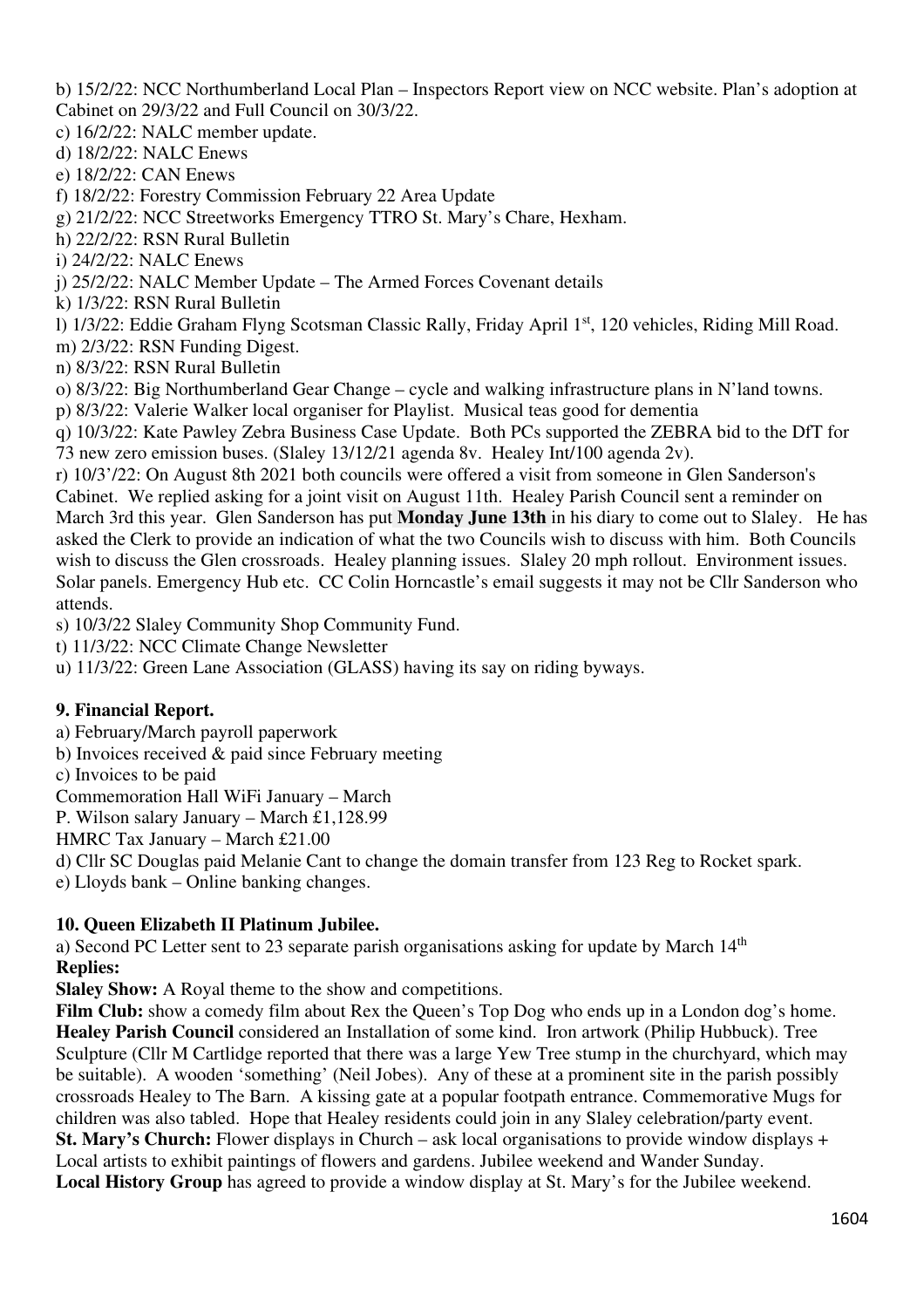**Slaley Parish Council:** it was agreed to think about one 'wooden' seat only for position at the Commemoration Hall. Clerk to get prices for the April meeting.

It was agreed to host a public meeting chaired by Cllr I C Stevens at 11 a.m. on Saturday 9<sup>th</sup> April where parish groups could discuss ideas and see where working together was possible. Cllr I C Stevens would be able to offer up to £250 towards events, possibly 5 @ £50 each e.g. Film Club showing of the Queen's Corgi would be eligible for £50 or WI providing afternoon refreshments £50 would cover the hire of Slaley Commemoration Hall. Advertising this event would be crucial to its success. Cllr Stevens to cover Slaley News & Facebook, Cllr Douglas to cover Slaley Notes, Cllr Taylor to cover web. Clerk to forward to Cllr I C Stevens the email addresses for the organisations who received an email in January and February.

## **11. New Planning Applications.**

**22/00321/FUL:** Single storey side extension at rear providing utility room. Deneside, Wooley, Hexham. NE46 1TY. Applicant Sophie Betts. **Pending.**

**21/04771/FUL & 21/04772 LBC:** Construction of a garden room, replacement staircase, internal alterations to particians and walls to ensuite bathrooms and kitchen. Repairs to existing windows and installing secondary glazing. Refurbishment of barn to form fitness room, den and utility room. Re-slating the roofs, repairing floors, stalling rooflights and new stairs. Shield Hall, NE46 1TU. Applicant Gary Hall. **Pending** 

**21/03782/FUL:** Conversion of outbuilding to guest accommodation, East Ridley Hall, Strothers Bank Slaley. Applicants Mr & Mrs Paul Spencer. **Pending** 

**21/02682/OUT:** Resubmission: Outline application for development of up to 3 detached dwellings (all matters reserved) Land west of Rose Cottage, Wooley Road, Hexham, Applicant Mr. A. Garvey. **Pending. \* \***checking on line there are some objections to this application

## **Decisions from planning**

# **12. Social Media Report - Cllr I. C. Stevens & Slaley Web Page Report - Councillor S.C. Douglas.**

Cllr SC Douglas asked for a Neighbourhood Plan heading on the web site. This was agreed.

### **13. Defibrillator Update– Monthly check list attached as appendix attached as appendix1/140322, page 1607**

a) The monthly NEAS check list was completed by Cllr Storey. The date on the pads in the Defib is November 2023 and date on replacement pads 2024-10. The update confirmed by The Circuit. b) First Aid Training by NEAS was agreed for Thursday April  $7<sup>th</sup>$  – still vacant places.

## **14. Update games/play area within school grounds.**

a) Correspondence re Weekly Inspector not having a DBS certificate – School has stopped the inspections. Cllr Glen Sanderson replied to our request for NCCs Recruitment Policy for the employment of playground inspectors. Request passed to Greg Gavin, Head of Neighbourhood Services. Slaley a unique situation Stephen Wardle and David Hunt will reply. Stephen Wardle replied that it is not the policy of NCC to have its playground inspectors checked but in future NCC would carry out the weekly inspections at Slaley outside of school hours. Slaley School Headteacher has agreed to this. The Councillors with reluctance also agreed.

b) Sport & Play inspection 2/3/22 – wood board behind netball net is starting to perish. Wood needs to be treated. Cllr I C Stevens and Clerk still to undertake their inspection deferred from September 13th 2021 minutes agenda item 13d.

c) School needs a community governor – Cllr J Storey explained that people in general were reluctant to become a Governor because, like being a Trustee, the positions holds financial and legal implications which can hold an individual responsible should there be a problem in the school or organization. d) January inspection sheets arrived 10/3/22 and forward to school & Cllr I C Stevens.

## **15. Parish Council Vacancies**

Lynda Sale invited to attend meeting. Cllr J. Storey asked that Steve Percy be also invited.

## **16. Neighbourhood Plan**